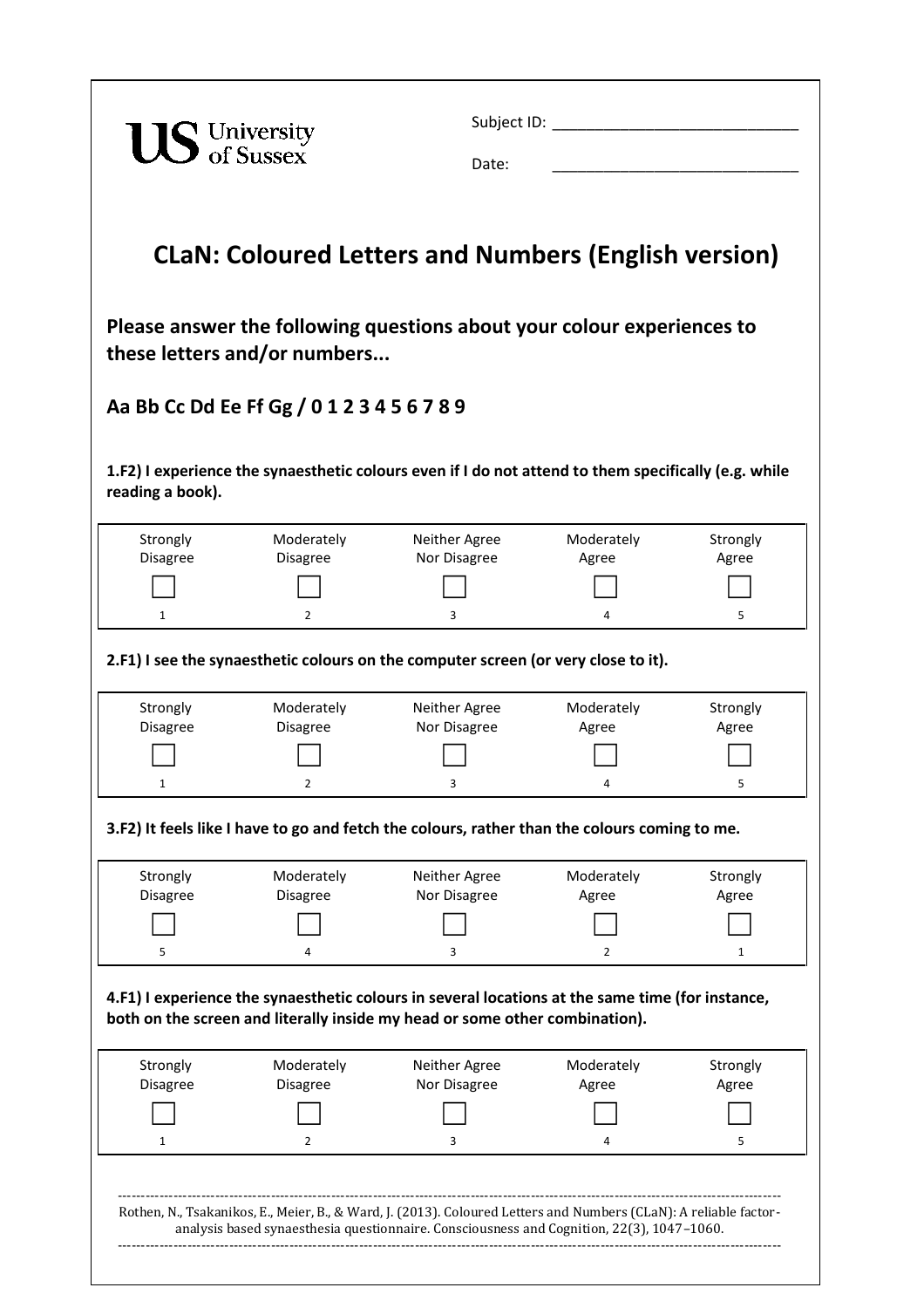| Strongly                    | Moderately                           | Neither Agree                                                                                        | Moderately          | Strongly          |
|-----------------------------|--------------------------------------|------------------------------------------------------------------------------------------------------|---------------------|-------------------|
| Disagree                    | <b>Disagree</b>                      | Nor Disagree                                                                                         | Agree               | Agree             |
|                             | 4                                    |                                                                                                      | $\overline{2}$      |                   |
| 5                           | aware of what the letters/words are. | 3<br>6.F1) When I am looking quickly at a page of a book the synaesthetic colours appear before I am |                     | $\mathbf{1}$      |
| Strongly                    | Moderately                           | Neither Agree                                                                                        | Moderately          | Strongly          |
| Disagree                    | <b>Disagree</b>                      | Nor Disagree                                                                                         | Agree               | Agree             |
|                             |                                      |                                                                                                      |                     |                   |
| $\mathbf{1}$                | $\overline{2}$                       | 3                                                                                                    | 4                   | 5                 |
|                             |                                      | 7.F1) I do not "see" colours when I look at the letters/numbers.                                     |                     |                   |
| Strongly                    | Moderately                           | Neither Agree                                                                                        | Moderately          | Strongly          |
| <b>Disagree</b>             | <b>Disagree</b>                      | Nor Disagree                                                                                         | Agree               | Agree             |
|                             |                                      |                                                                                                      |                     |                   |
|                             |                                      |                                                                                                      |                     |                   |
| 5                           | 4                                    | 3                                                                                                    | $\overline{2}$      | $\mathbf{1}$      |
|                             |                                      | 8.F1) It seems that the colour is on the screen where the letter/number is printed.                  |                     |                   |
| Strongly                    | Moderately                           | Neither Agree                                                                                        | Moderately          | Strongly          |
| Disagree                    | Disagree                             | Nor Disagree                                                                                         | Agree               | Agree             |
|                             |                                      |                                                                                                      |                     |                   |
| 1                           | 2                                    | 3                                                                                                    |                     | 5                 |
|                             |                                      | 9.F2) The synaesthetic colours appear automatically without any effort on my part.                   |                     |                   |
| Strongly<br><b>Disagree</b> | Moderately<br><b>Disagree</b>        | Neither Agree<br>Nor Disagree                                                                        | Moderately<br>Agree | Strongly<br>Agree |
|                             |                                      |                                                                                                      |                     |                   |
| 1                           | 2                                    | 3                                                                                                    | 4                   | 5                 |
|                             |                                      | 10.F1) I can point to the location of the synaesthetic colours.                                      |                     |                   |
| Strongly                    | Moderately                           | Neither Agree                                                                                        | Moderately          | Strongly          |
| <b>Disagree</b>             | <b>Disagree</b>                      | Nor Disagree                                                                                         | Agree               | Agree             |
|                             |                                      |                                                                                                      |                     |                   |